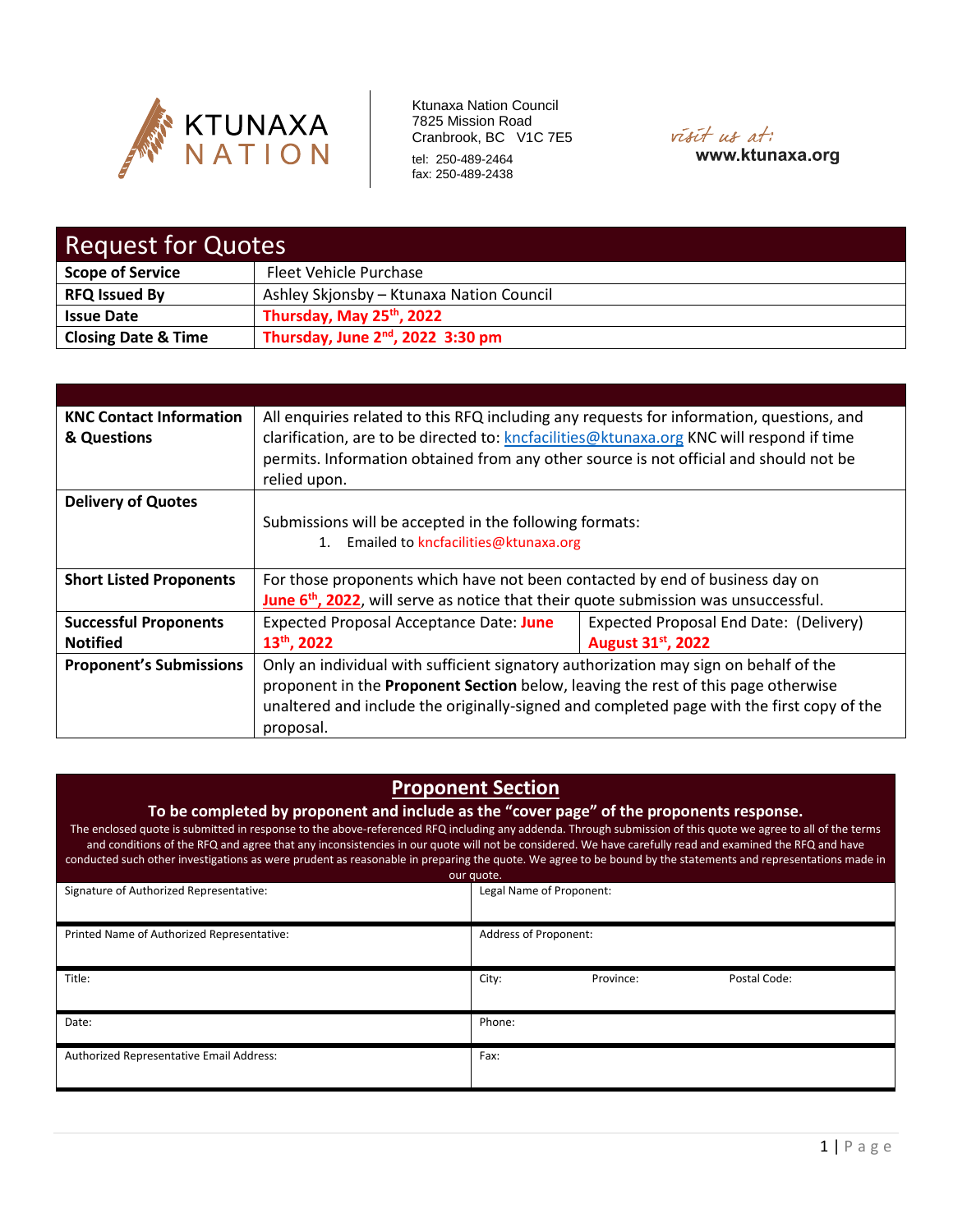

Ktunaxa Nation Council TRANSIC PRODUCT CONTROL<br>T825 Mission Road<br>Cranbrook, BC V1C 7E5



# **Table of Contents**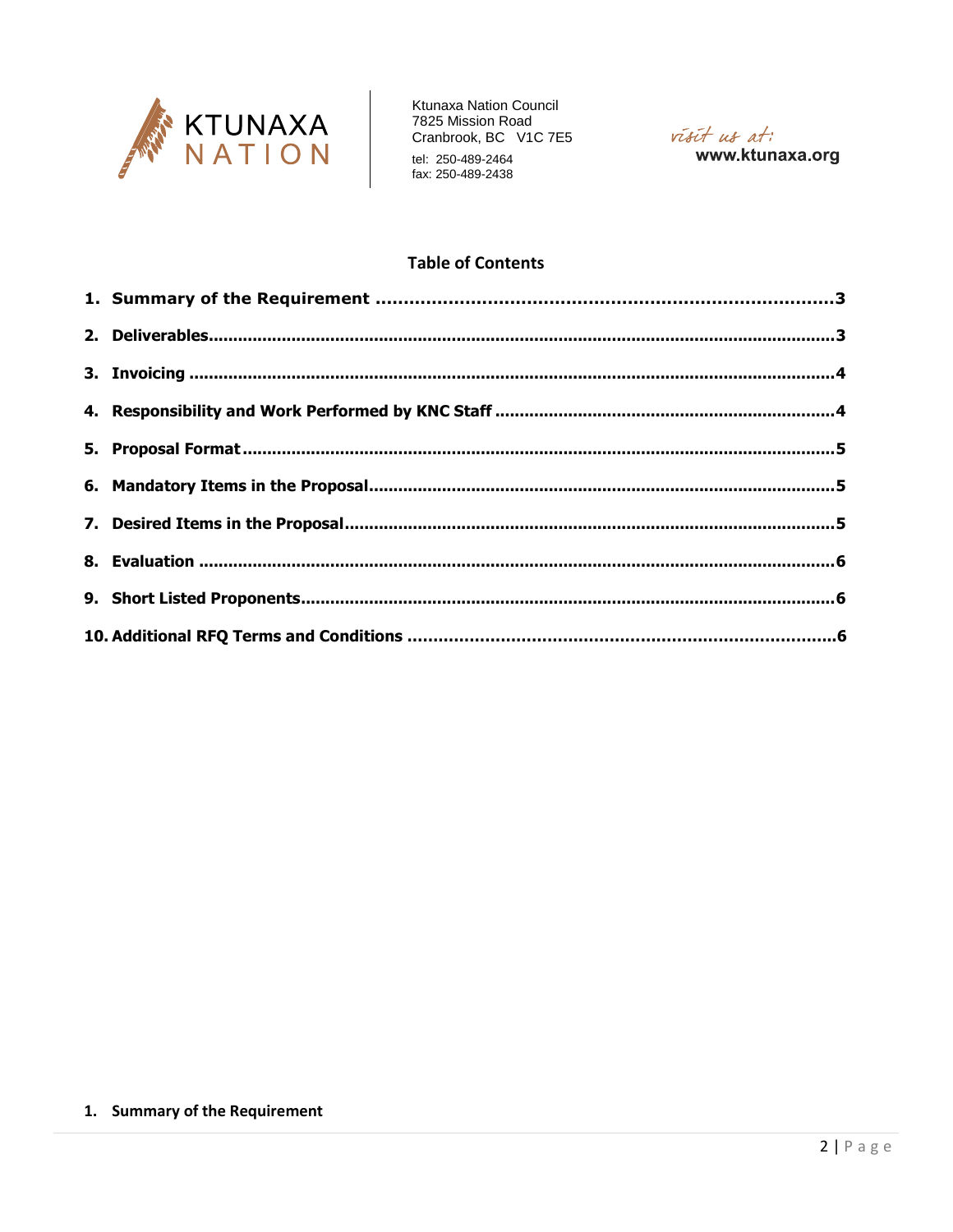



The Ktunaxa Nation Council (KNC) has a need for the following:

The successful proponent shall provide the following information about what they can provide for this quote:

- **a)** One (1) ½ Ton Pick-Up Truck **Available for purchase by no later than the delivery date set out in this RFQ**
- **b)** One (1) ¾ Ton Pick-Up Truck **Available for purchase by no later than the delivery date set out in this RFQ**

The requirement for this is as follows: **Green text refers to optional features, not necessarily required.**

- c) Automatic Transmission
- d) 4x4
- e) Unleaded Fuel
- f) Locking Canopy
- g) Four Doors
- h) Towing Package
- i) 10 Ply Tires
- j) Sufficient Clearance for Rough Terrain
- k) A/C
- l) Three Sets of Keys
- m) Tires for Winter on Rims
- n) Tires for Summer on Rims
- o) Undercoating Protection
- p) Power Locks and Windows
- q) 3M Paint Protection
- r) Crash Detection
- s) Rain Detection for Wipers
- t) Remote Start
- u) Backup Camera
- v) Bluetooth Capabilities
- w) Skid Plate Equipped
- x) Running Boards
- y) Means to Secure Cargo Safely
- a) Additionally; As part of the proposal submission, the KNC requires the pricing for the above and also additional and separate quotes for this same vehicle in hybrid/electric fuel technology – only if this vehicle is full-size and available in 4 x 4. The KNC is also open to the possibility of models 2019 or newer. **Not preowned.** Half tonne is ideal. Reviewer will consider independent ratings for the following criteria; independent safety rating, strong standard warranty, good resale value, reasonable fuel consumption and reliability. Top three choices will be further reviewed hands-on by selected users for overall comfort and best fit.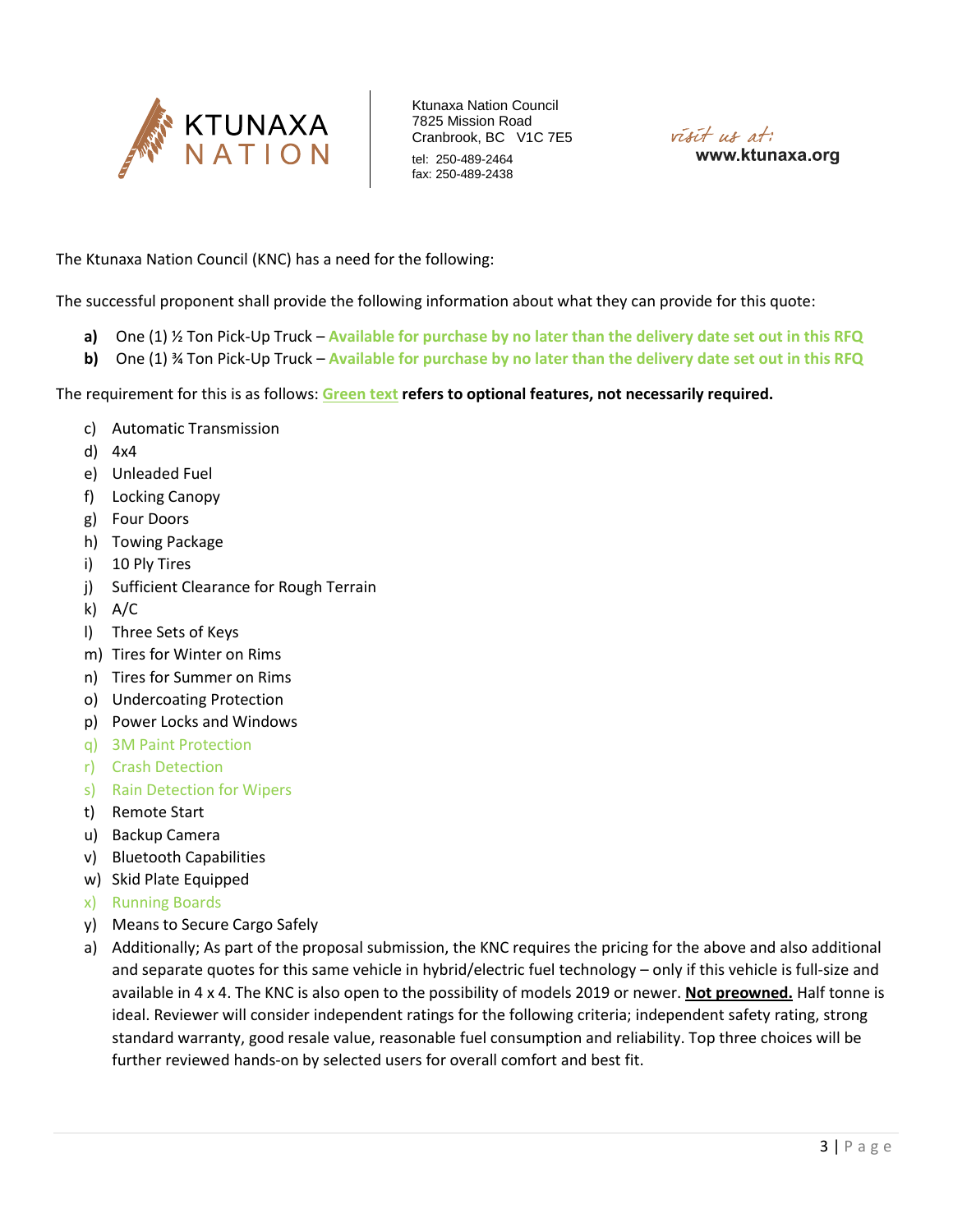



### **2. Deliverables**

The Successful proponent will;

a) Have the full cooperation of the Ktunaxa Nation Council staff and access to information necessary to meet the accountabilities set out in this request for quotes and respond to reasonable inquires.

#### The KNC will;

a) Provide a reasonable level of resources (human and financial resources) to the successful proponent to meet the accountabilities set out in this request for proposal.

The successful proponent shall provide the following deliverable(s) to the Ktunaxa Nation Council;

- a) The delivery of one (1) vehicle meeting the standards set out in this request for quotes.
- b) A detailed broken down description of vehicles, GST, and any additional taxes, freight quote.
- c) A detailed description all things included in the warranty provided, with full transparency.

### **3. Invoicing**

It is understood that the successful proponent shall submit invoicing in the following format:

- a) A covering statement which will include the following:
	- i) The legal name and address of successful proponent
	- ii) The agreement number and financial code provided by the KNC, if successful
	- iii) The date of the statement of account and the billing period covered by the statement of account
	- iv) GST registration number

v) A listing of all invoice numbers for that billing period, including the respective dollar amount for each invoice. (sub-total, plus applicable taxes)

vi) A total dollar amount of all invoices being submitted in the billing period

- b) All invoices described in the covering statement; attaching all supporting documentation
- c) Any other billing information reasonable requested by the KNC

### **4. Responsibility and Work Performed by KNC Staff**

The successful proponent will:

a) Have the full cooperation of Ktunaxa Nation Council staff and access to information necessary to meet the accountabilities set out in this request for quotes and respond to reasonable inquires.

The KNC will: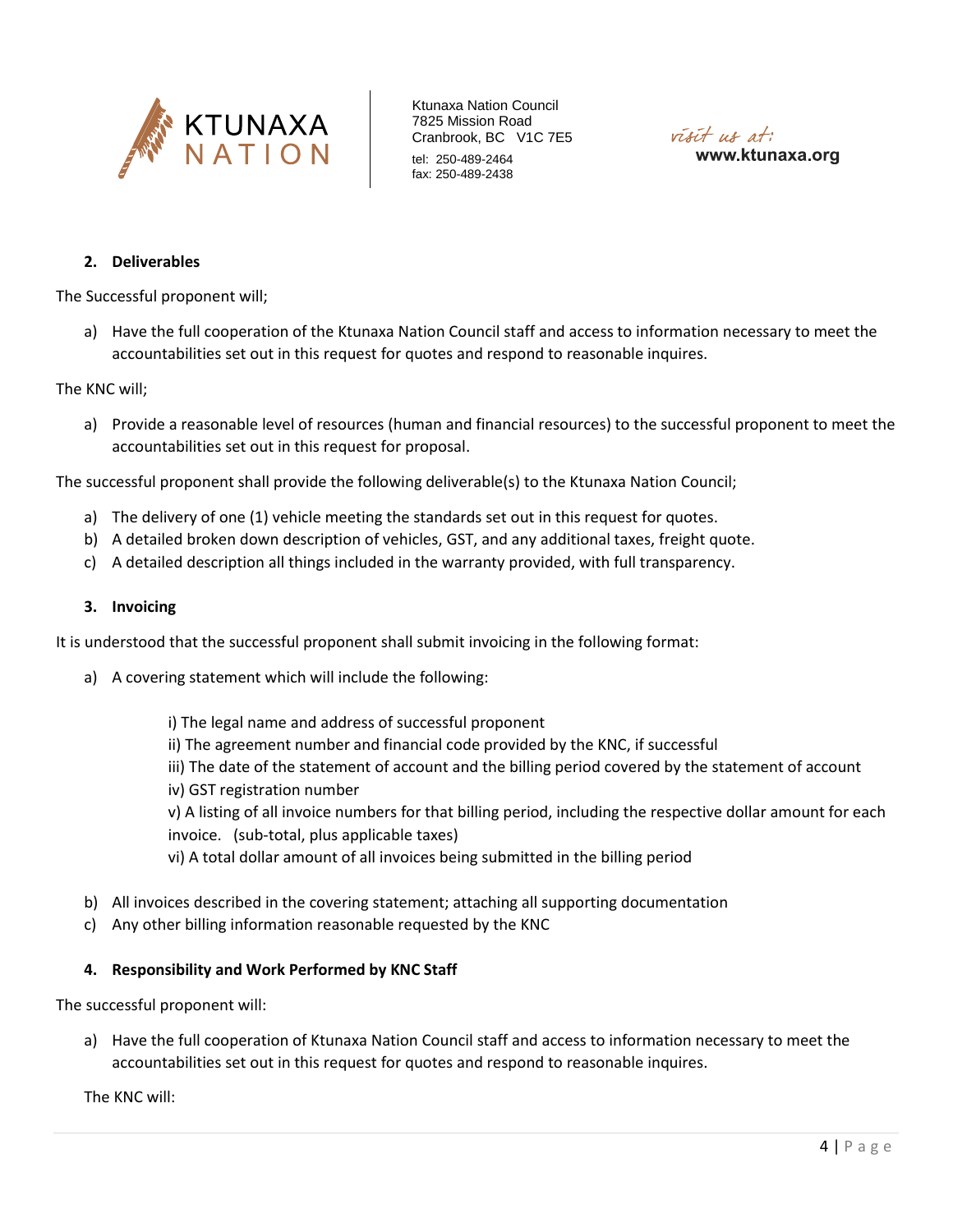



- a) Provide a mutually agreed upon level of resources (human and financial resources) to the successful proponent to meet the accountabilities set out in this request for proposal.
- b) The following mutually agreed upon resources will be provided by the KNC:
	- •Provide feedback to the successful proponent(s) in a timely fashion; and
	- •Be available for meetings during duration of agreement period.

### **5. Proposal Format**

The following format, sequence, and instructions should be followed in order to provide consistency in Proponent response and to ensure that each proposal receives full consideration. All pages should be consecutively numbered, and as follows:

- a) One (1) unaltered and completed Request for Quotes cover page, including Proponent Section completed in original form as per instructions;
- b) A short (one or two page) summary of the key features of the proposal;
- c) The body of the proposal, including pricing, i.e. the "Proponent Response"; and
- d) A detailed description of all costs associated with the requirements listed in this RFQ.
- e) Proponents shall submit their submissions via email at: kncfacilities@ktunaxa.org

### **6. Mandatory Items in the Proposal**

Proponent responses must clearly demonstrate that they meet the following mandatory criteria or they will be excluded from further consideration during the evaluation process:

a) The Proponents proposal must be received before the specified closing time;

b) The Proponents proposal must be in English and MUST NOT be sent by regular mail, courier, facsimile or email;

c) Proponents shall submit their submissions via email at: [kncfacilities@ktunaxa.org](mailto:kncfacilities@ktunaxa.org)

d) Proponents must submit one (1) Request for Quote cover page, with the Proponent Section in its original form, unaltered, fully completed and signed;

e) Description of the Proponents organization, size and structure. Indicate if appropriate, if the Proponent is a small or minority-owned business or First Nations owned.

## **7. Desired Items in the Proposal**

Capability of the Organization and/or Team, including:

- a) Location:
- b) Years and types of experience. Please also provide a description of prior experience, including the following: i. Names;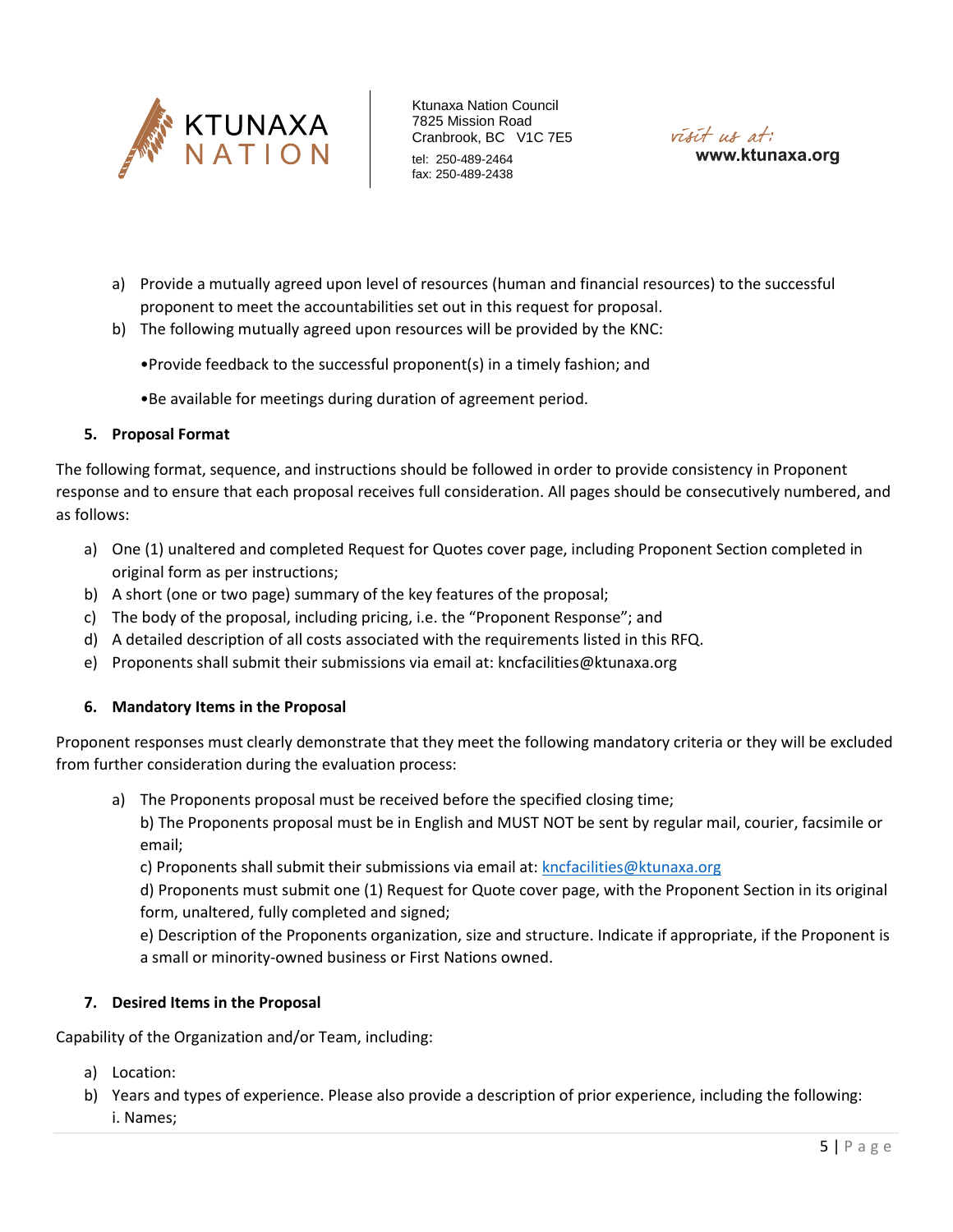



ii. Addresses;

- iii. Contact persons;
- iv. Telephone numbers;
- c) The type of assistance that will be required from the KNC staff;
- d) Price. A detailed breakdown description of Goods/Services, GST, and any additional taxes, freight quote (if applicable) to the identified location.
- e) KNC procurement activities will be governed to ensure all vendors are treated fairly and have equal access to procurement activities; to the extent possible preference in awarding contracts will be given to First Nation organizations and/or First Nation individuals

### **8. Evaluation**

An evaluation committee will be formed by the KNC and shall include employees and contractors of the KNC. All personnel will be bound by the same standards of confidentiality. The mandatory and desirable criteria against which proposals will be evaluated are identified below. Proponents should ensure that they fully respond to all criteria in order to be comprehensively evaluated. The KNC may request and receive clarification from any Proponent when evaluating a proposal. The evaluation committee may invite some or all of the Proponents to appear before the committee in order to clarify their proposals. In such event, the evaluation committee may consider such clarifications in evaluating proposals.

Price may or may not be the determining factor in the proponent selection process.

Evaluation and acceptance of any proposal shall be subject to purchase authorization.

The KNC reserves the right to reject any and all proposals after evaluation.

#### **9. Short Listed Proponents**

The short-list will comprise the three highest-ranked Proponents. Proponents which are short listed may be requested to interview in person, and/or teleconference, with the assessment panel to discuss certain aspects of their submitted proposal.

#### **10. Additional RFQ Terms and Conditions**

a) The proponent's response to this RFQ must be sent to the KNC via email, as specified above.

b) Prices are in Canadian dollars quoted DAP (Delivered at Place) to the Ktunaxa Nation Council as indicated above, and includes all charges related to freight in-transit insurance and unloading the goods at the Ktunaxa Nation Council Destination. Title and risks remain with the Supplier until delivery to the KNC Destination. In the event of a discrepancy/error in the total prices indicated above or in the Supplier quotation the unit price will prevail.

c) GST and PST are applicable and should be included in the quoted prices. We are not tax exempt.